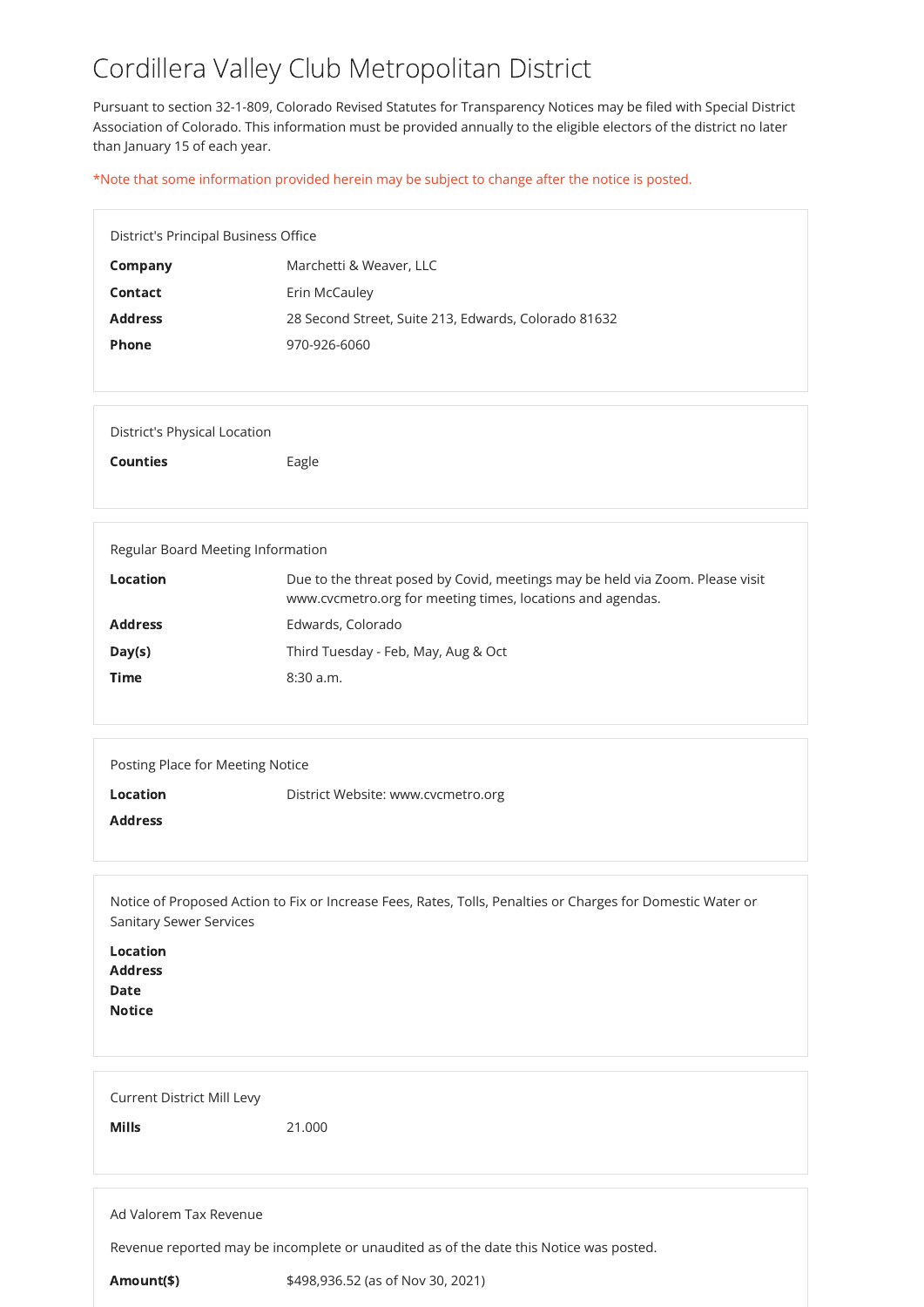Date of Next Regular Election

**Date** 05/03/2022

Pursuant to 24-72-205 C.R.S

The district's research and retrieval fee is \$30 per hour

### District Policy

A person granted the right to inspect District records may also be furnished copies requested at a cost of twenty-five cents (\$.25) per standard page. The charge for providing a copy, printout or photograph of a public record in a format other than a standard page will be assessed at the actual cost of production. Additionally, in those cases where the location or existence of specific documents must be researched and the documents must be retrieved, sorted or reviewed for applicability to the request, and such process requires more than one hour of staff time, the Custodian may charge a research and retrieval fee not to exceed thirty dollars (\$30.00) per hour. The Custodian will not impose a charge for the first hour of time expended in connection with the research and retrieval of public records. The District may require a deposit to cover the estimated cost to produce the records, including the cost of the copies and the research and retrieval fee, prior to commencing work to produce such records. Payment of any actual costs exceeding the deposit must be made at the time of release of the final work product or copies.

## District contact information for open records request: Erin McCauley

#### Names of District Board Members

# Board President

| <b>Name</b>         | Kent Myers                                                          |
|---------------------|---------------------------------------------------------------------|
| <b>Contact Info</b> | kent@airplanners.net                                                |
| <b>Election</b>     | <b>Yes,</b> this office will be on the next regular election ballot |

| <b>Board Member 2</b> |                                                                     |
|-----------------------|---------------------------------------------------------------------|
| <b>Name</b>           | Richard Jablonski                                                   |
| <b>Contact Info</b>   | rtjablonski@msn.com                                                 |
| <b>Election</b>       | <b>Yes,</b> this office will be on the next regular election ballot |

| <b>Board Member 3</b> |                                                                 |
|-----------------------|-----------------------------------------------------------------|
| <b>Name</b>           | Jeff Lamb                                                       |
| <b>Contact Info</b>   | jlamb@yournewpartner.com                                        |
| <b>Election</b>       | No, this office will not be on the next regular election ballot |
|                       |                                                                 |
|                       |                                                                 |
| <b>Board Member 4</b> |                                                                 |
| <b>Name</b>           | Tom Jaffe                                                       |
| <b>Contact Info</b>   | tjaffe@slifer.net                                               |
| <b>Election</b>       | Yes, this office will be on the next regular election ballot    |
|                       |                                                                 |
|                       |                                                                 |
| <b>Board Member 5</b> |                                                                 |
| <b>Name</b>           | <b>Bob Engleby</b>                                              |
| <b>Contact Info</b>   | bob@netengleby.com                                              |
| <b>Election</b>       | Yes, this office will be on the next regular election ballot    |